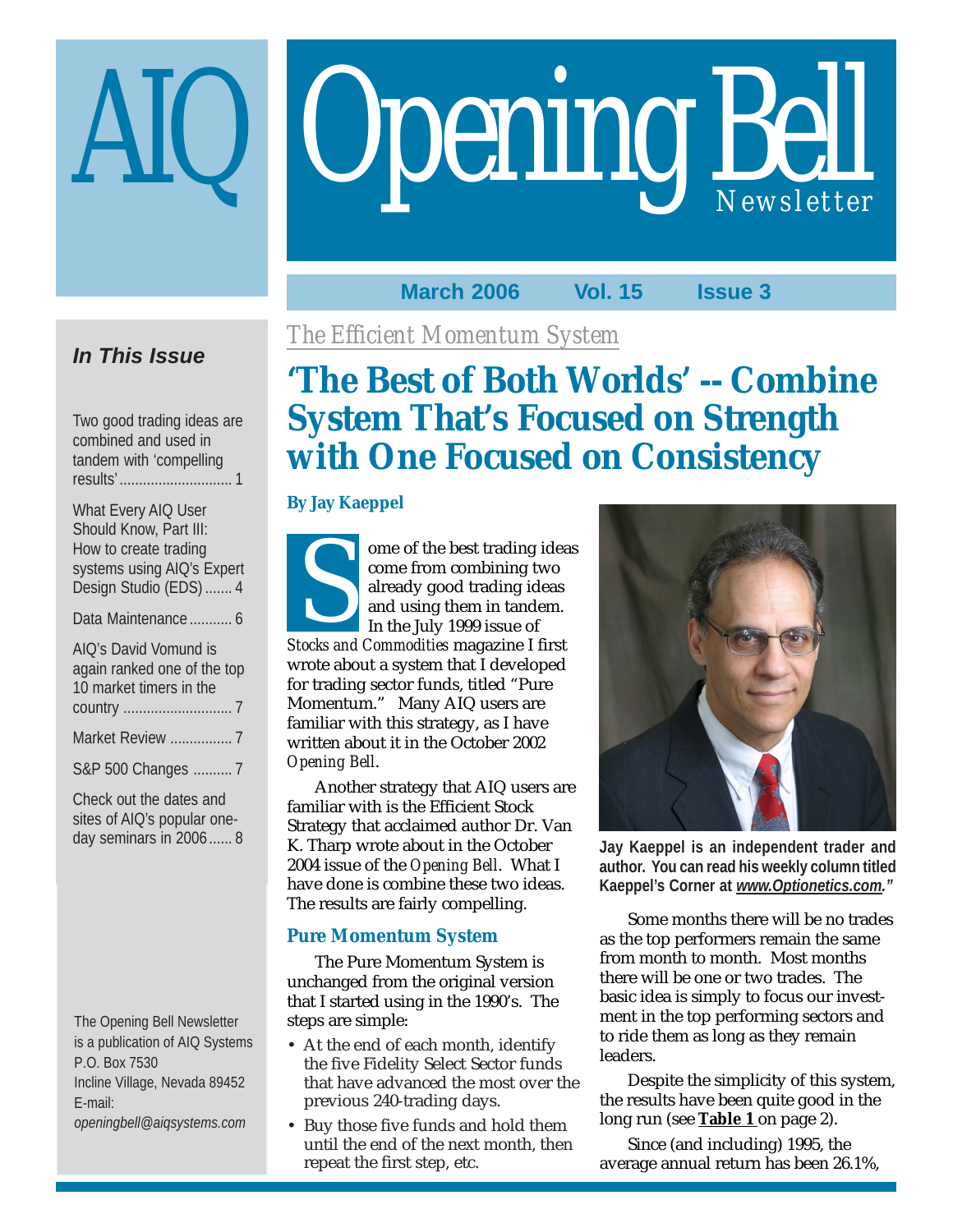system gained 110.8% and the worst The best year was 1999 when the year was 2002 when the system lost – 14.1%. 2005 was an excellent year as the system latched on to the energy sector funds and rode them higher to a gain of +34.1% (**Figure 1**).

## **Efficient Funds System**

I recently downloaded the EDS code for Dr. Tharp's Efficient Stock System. I then ran a test using the same methodology as the Pure Momentum System – i.e., run the test at the end of each month and buy the top five performing funds as ranked using Dr. Tharp's Efficient Stock code.

The annual results appear in **Table 2**. The best year for this system was 1995 with a gain of +47.4% (1999 was a close second at +47.3%). The worst year was 2002 with a loss of –8.0%. The system gained a healthy +21.2% in 2005.

As you can see, there is some good news and some bad news. The bad news is that – as measured by total return, this system underperformed the Pure Momentum System during the time frame tested, averaging an annual return of

with an annual standard deviation of 21.3% versus 26.1% for Pure Momentum. However, there are two pieces of good news.

> First, the annual deviation of returns was far less than that of the Pure Momentum System (17.6% versus 32.2%). This can serve to make the system more "tradable" for those who are a bit more faint of heart and cannot always stomach big swings in equity. Also, this system tends to be less concentrated in a given area (energy, finance, etc.) over time, as it looks at consistency of returns and not just the raw price gains.

# **The Efficient Momentum System**

The second piece of good news derives from the act of combining these two models together into one. In other words, instead of choosing one strategy versus the other, an investor might simply consider using both strategies at the same time.

Using this combined approach – heretofore known as The Efficient Momentum System - ten "positions" would always be held, five from Pure Momentum and five from Efficient Funds. Each "position" would represent 10% of the overall



**Figure 1.** Fidelity Select Energy Services (FESX), the top performing select fund for 2005.

# **Table 1 Pure Momentum System Annual Results**

| Year               | <b>Results</b> |
|--------------------|----------------|
| 1995               | 36.1           |
| 1997               | 30.5           |
| 1998               | 23.1           |
| 1999               | 110.8          |
| 2000               | 18.2           |
| 2001               | (6.4)          |
| 2002               | (14.1)         |
| 2003               | 24.0           |
| 2004               | 12.6           |
| 2005               | 34.1           |
| Average            | 26.1           |
| <b>Std.Dev</b>     | 32.2           |
| <b>Ave./StdDev</b> | 0.810          |

portfolio. There will occasionally be overlap, where both systems hold the same fund. In that case a given fund would make up 20% of the overall portfolio rather than 10%.

**Table 3** displays the data for the two systems separately as well as the combined results. These results are also compared to the results generated by buying and holding the S&P 500.

Some points of interest regarding the Efficient Momentum System (EMS):

- The combined results outperformed the S&P 500 in 8 out of 11 years.
- The best year was 1999 when the EMS gained +79%.
- The worst year was 2002 when the EMS lost –11.1%.
- The EMS outperformed the S&P 500 by 17.4 percentage points on average per year during the timeframe tested.
- \$1,000 invested in the S&P 500 on 12/31/94 would have grown to \$2,718 by the end of 2005.
- \$1,000 invested using the EMS on 12/31/94 would have grown to \$8,680 by the end of 2005.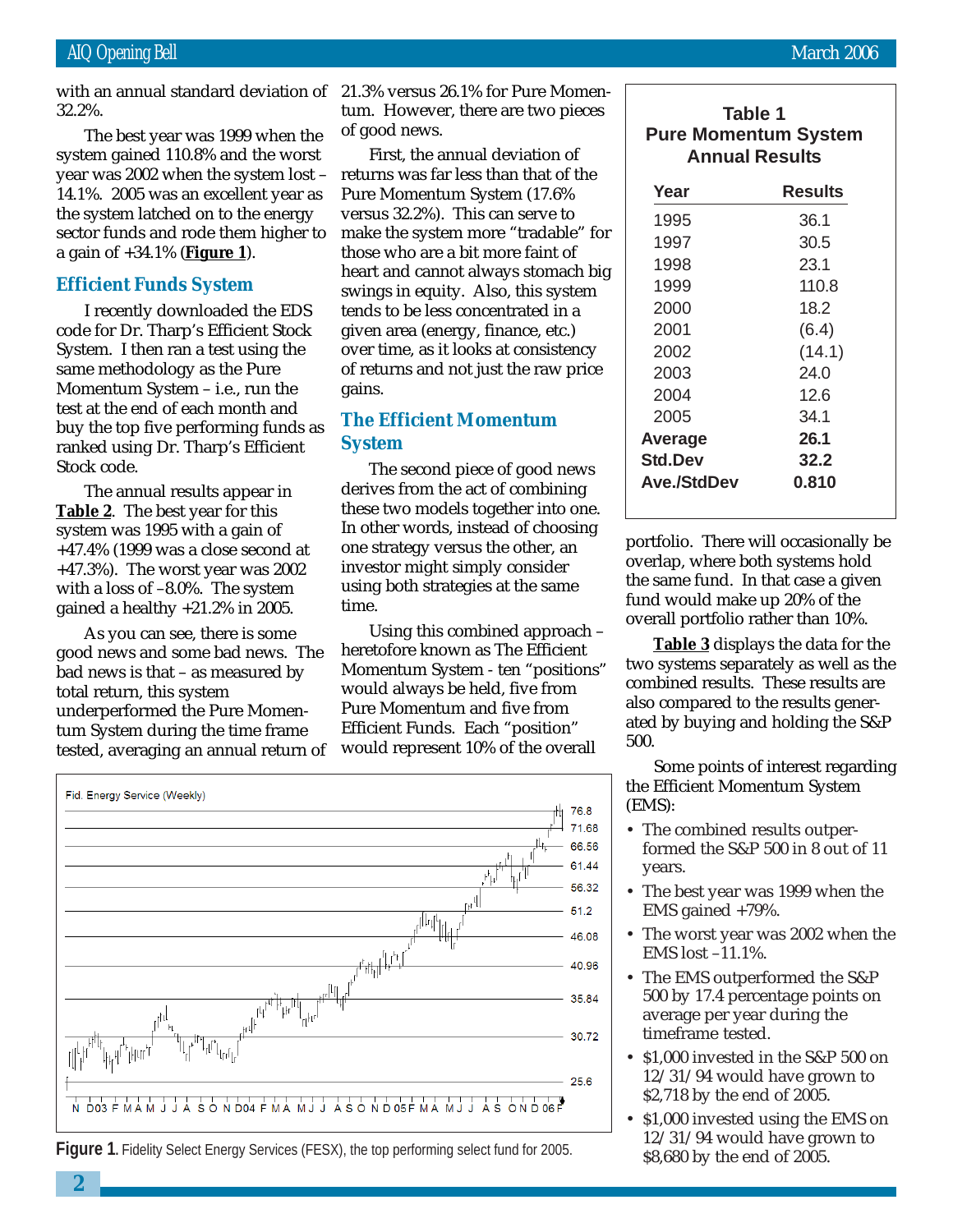- \$1,000 invested in the S&P 500 on 12/31/99 would have shrunk to \$850 by the end of 2005.
- \$1,000 invested using the EMS on 12/31/99 would have grown to \$1,807 by the end of 2005.

In a nutshell, the EMS outperformed the S&P 500 handily both during a bull market and a bear market. This is the type of consistency that inspires the confidence that many investors seek when utilizing a strategy over the long run.

### **Current Portfolio**

As of 1/31/06 the Pure Momentum System portfolio was as follows:

Energy Services - FSESX

Energy - FSENX

Natural Gas - FSNGX

Natural Resources - FNARX

Brokerage - FSLBX

As of 1/31/06 the Efficient Funds System portfolio was as follows:

> Brokerage - FSLBX Natural Resources - FNARX Energy - FSENX

Wireless - FWRLX

Energy Services - FSESX

So as of 2/1/06 the Efficient Momentum System portfolio consists of:

20% Energy Services - FSESX 20% Energy - FSENX 20% Natural Resources – FNARX 20% Brokerage – FSLBX 10% Natural Gas - FSNGX

10% Wireless - RLX

# **Summary- The Efficient Momentum System**

Both the Pure Momentum System and the Efficient Funds System have impressive track records on their own. When combined into one portfolio they potentially offer the best of both worlds – one system laser focused on the strongest sectors and another focused on the most consistent, or efficient, sectors in terms of performance.

In addition, because there is no way to accurately predict which system will outperform over any given timeframe, the added level of

# **Table 2 Efficient Funds System Annual Results**

|                | VT ES   |
|----------------|---------|
| Year           | Results |
| 1995           | 47.4    |
| 1996           | 19.8    |
| 1997           | 34.8    |
| 1998           | 16.9    |
| 1999           | 47.3    |
| 2000           | 18.3    |
| 2001           | (3.3)   |
| 2002           | (8.0)   |
| 2003           | 25.7    |
| 2004           | 14.1    |
| 2005           | 21.2    |
| Average        | 21.3    |
| <b>Std.Dev</b> | 17.6    |
| Ave./StdDev    | 1.208   |

diversification can result in superior risk-adjusted returns over time, as opposed to choosing one strategy over the other.

|                   |                             |                                |                                   |                       | Table 3                               |                      |                         |                            |                |
|-------------------|-----------------------------|--------------------------------|-----------------------------------|-----------------------|---------------------------------------|----------------------|-------------------------|----------------------------|----------------|
| Year              | <b>PM</b><br><b>Results</b> | <b>VT ES</b><br><b>Results</b> | <b>Combined</b><br><b>Results</b> | <b>S&amp;P</b><br>500 | <b>Combined</b><br><b>vs. S&amp;P</b> | <b>PM</b><br>\$1,000 | <b>VT ES</b><br>\$1,000 | <b>Combined</b><br>\$1,000 | S&P<br>\$1,000 |
| 1995              | 36.1                        | 47.4                           | 41.8                              | 34.1                  | 7.6                                   | 1361                 | 1474                    | 1418                       | 1341           |
| 1996              | 17.9                        | 19.8                           | 18.9                              | 20.3                  | (1.4)                                 | 1605                 | 1766                    | 1685                       | 1613           |
| 1997              | 30.5                        | 34.8                           | 32.7                              | 31.1                  | 1.6                                   | 2095                 | 2380                    | 2235                       | 2114           |
| 1998              | 23.1                        | 16.9                           | 20.0                              | 26.6                  | (6.6)                                 | 2579                 | 2783                    | 2682                       | 2676           |
| 1999              | 110.8                       | 47.3                           | 79.0                              | 19.5                  | 59.5                                  | 5436                 | 4099                    | 4802                       | 3199           |
| 2000              | 18.2                        | 18.3                           | 18.3                              | (10.1)                | 28.4                                  | 6426                 | 4849                    | 5679                       | 2875           |
| 2001              | (6.4)                       | (3.3)                          | (4.9)                             | (13.0)                | 8.2                                   | 6015                 | 4689                    | 5404                       | 2500           |
| 2002              | (14.1)                      | (8.0)                          | (11.1)                            | (23.4)                | 12.3                                  | 5166                 | 4314                    | 4806                       | 1916           |
| 2003              | 24.0                        | 25.7                           | 24.8                              | 26.4                  | (1.5)                                 | 6406                 | 5422                    | 6001                       | 2421           |
| 2004              | 12.6                        | 14.1                           | 13.3                              | 9.0                   | 4.3                                   | 7212                 | 6187                    | 6801                       | 2639           |
| 2005              | 34.1                        | 21.2                           | 27.6                              | 3.0                   | 24.6                                  | 9668                 | 7499                    | 8680                       | 2718           |
| Average           | 26.1                        | 21.3                           | 23.7                              | 11.2                  | 17.4                                  |                      |                         |                            |                |
| <b>Std.Dev</b>    | 32.2                        | 17.6                           | 23.8                              | 19.6                  |                                       |                      |                         |                            |                |
| Ave./StdDev 0.810 |                             | 1.208                          | 0.993                             | 0.572                 |                                       |                      |                         |                            |                |

### **3**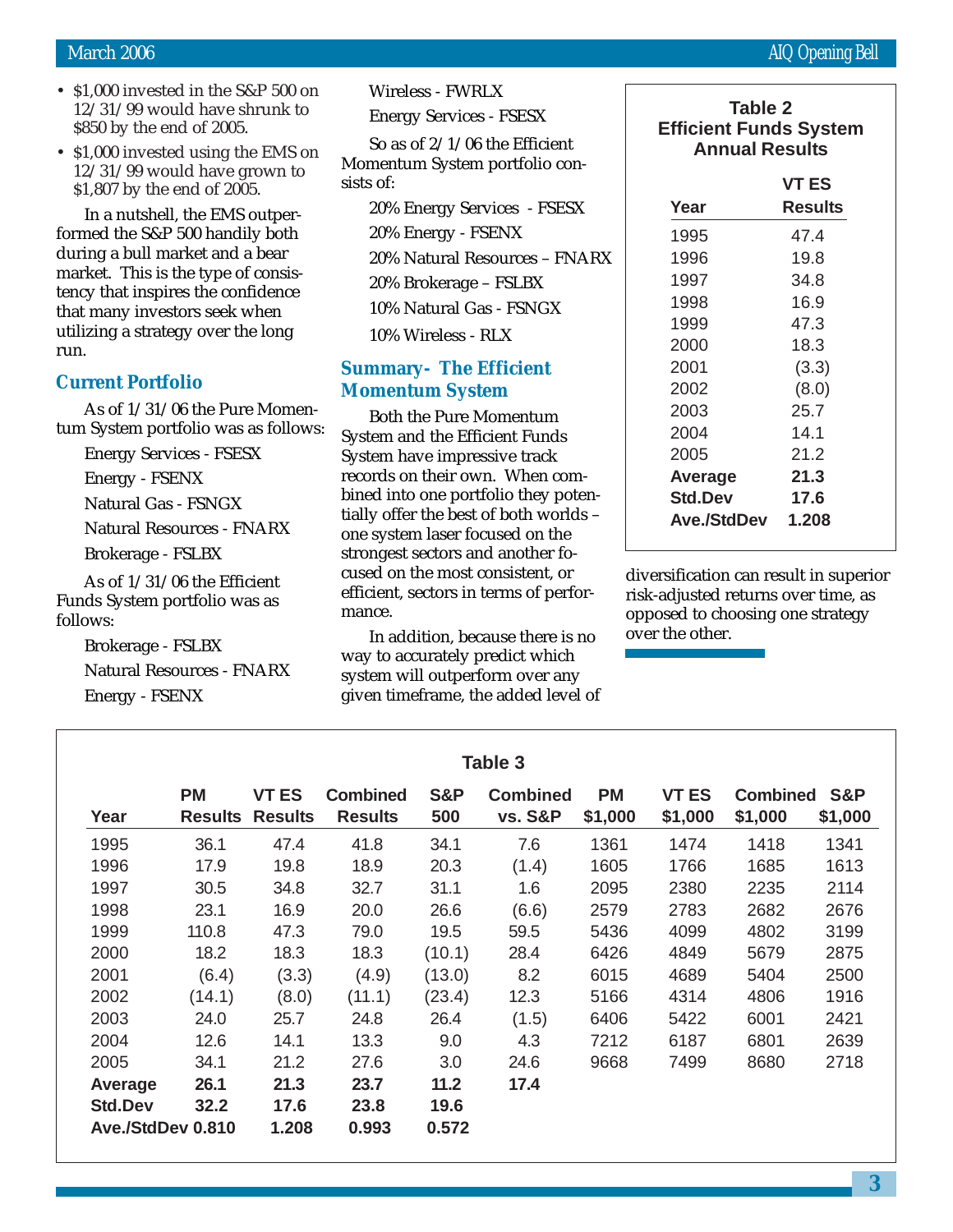# *What Every AIQ User Should Know, Part III*

# It's a 'Simple Process' -- Using AIQ's Powerful **Expert Design Studio To Create Trading Systems**

### **By David Vomund**

It also that<br>series covering features that<br>every TradingExpert Pro<br>user should know how to<br>use, we will focus on the<br>Expert Design Studio (EDS) module. n this third article of our series covering features that every TradingExpert Pro user should know how to use, we will focus on the This is an extremely powerful module but many AIQ users don't use it because they believe EDS involves difficult programming. In reality, EDS can be as easy or difficult as you want it to be.

The EDS module comes with over 250 pre-built routines. This allows users to build effective screening models by simply opening the pre-built EDS files or cuttingand-pasting rules that AIQ has already created. Therefore, the user can build EDS models without any programming.

Before we describe how to create and run an EDS model, we'll first show you how important it is to learn how to use this feature. In the April 2005 and May 2005 *Opening Bells*, we printed the results of

 $F$   $x$  $\Box$   $\times$   $\Box$   $\odot$   $\Box$   $\Box$   $\Box$   $\otimes$   $\boxtimes$   $\boxtimes$  $|X|$  to  $|B|$   $\circ$   $|F|$ ■图 Ⅲ 17 9703 ▼ 『门 Rule Builder  $\overline{\mathbf{x}}$ Rule Library 1) Select category 2) Select item to paste ST MA price cross up  $\overline{\blacksquare}$  $\triangle$ KevWords  $\overline{\phantom{a}}$ Stochastic above 80% Indicator Fields Fundamental Field Stochastic below 20% **Builtin Functions** Stochastic dn from above 80% Prebuilt Routines Stochastic up from below 20% User Bules SVMA buy signal User Def Function SVMA divergence down SVMA divergence up User Constants  $\mathbf{r}$ ≖ Stochastic cuts from below 20% to above 20% 3) Paste selected item below Undo 4) Text that will be pasted back to program  $\blacktriangle$ ll Stochastic cuts from below 20% to above 20% STOCHup20 if VAL([stochastic],1)<20 and [stochastic]  $\overline{\nabla}$  $\cap$ K Cancel Help  $\mathbb{E}$ For Help, press F1  $\boxed{\text{Ln }1,\text{Col }1$   $\boxed{\text{NUM }1}$ 

**Figure 1.** Expert Design Studio Rule Builder screen. Panel 2 displays list of pre-built routines that can be selected and transferred to the lower panel (4).

more useful, the back testing time period covered both bull and bear markets.

The most effective strategies

*"In Opening Bells, we have printed the results of extensive testing of all the pre-built rules, showing those that are the most effective and those that are the least effective…Users should know how to take advantage of this powerful information."*

extensive testing of all the pre-built rules, showing those that are the most effective and those that are the least effective. Making the tests even outperformed when the market was moving higher and also did well when the market was moving lower. Users should know how to take advantage of this powerful information. It is not as hard as it seems.

At AIQ seminars, we ask attendees to give us some techni-

cal buy rules. We then use the prebuilt screening formulas to create a model based on those rules.

For this article, we'll assume that

we want to create a model that screens for stocks that have given a Stochastic buy signal (i.e., the indicator moving above 20) at the same time that the MACD's Phase line rises above its Signal line.

The pre-built routines are in two areas of EDS. If you want to screen on one indicator, it is easiest to open a pre-built EDS file. To open EDS, go to the Quick Launch Menu and open EDS (the icon is marked *Studio*). Within EDS, click *File* and *Open*. In the *wintes32* folder, click *EDS Strategies*. For specific indicator rules, choose *Basic Indicator Strategies* and then the appropriate indicator.

Instead of using these files, we'll use the Builder and create our model from scratch. Open EDS and click on the *Rule Library* folder. If rules are in this folder, then open a new EDS file by clicking *File* and *New*.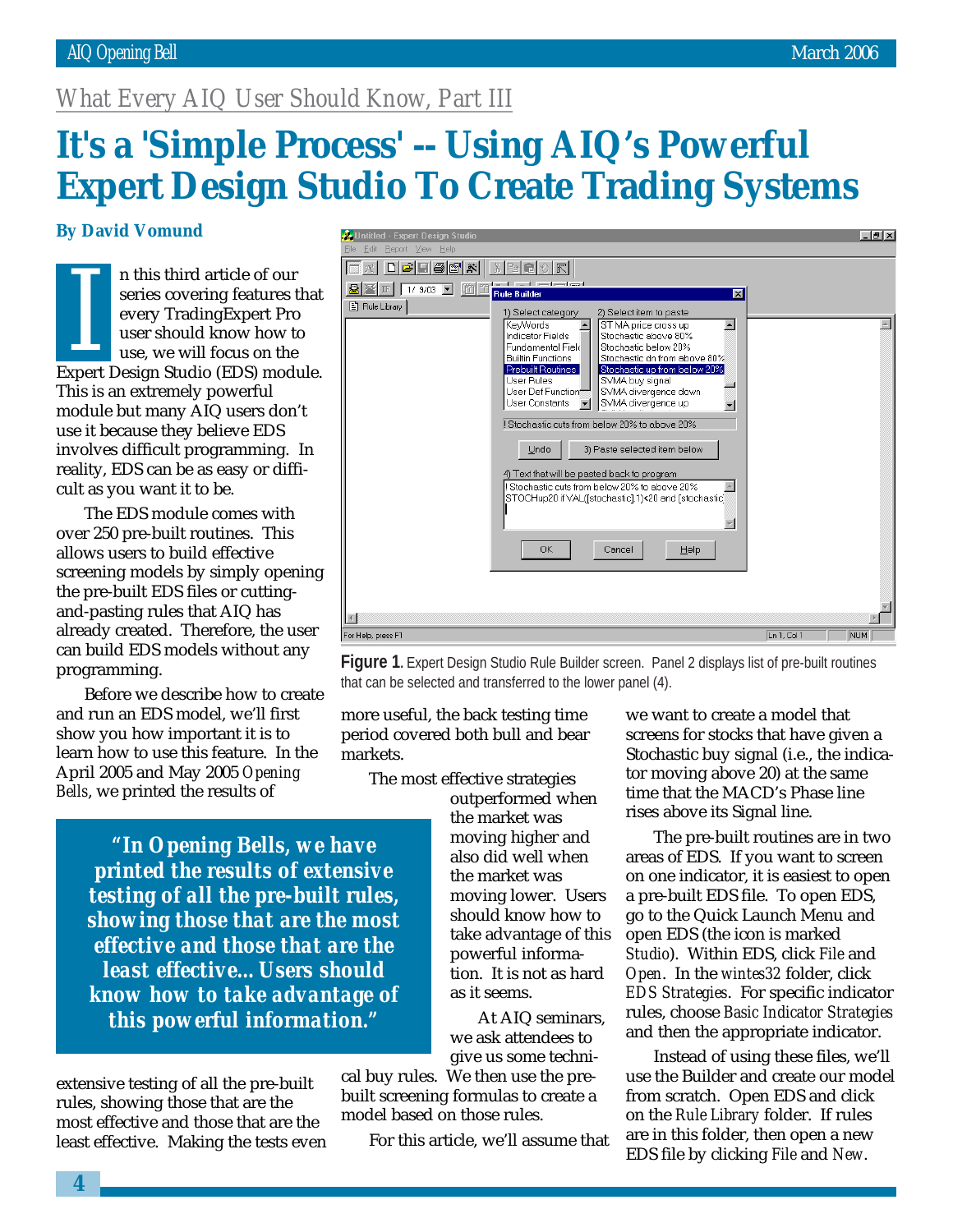The folder is empty now but we'll copy and paste pre-built rules to this area.

ea.<br>To s<br>*it* on t<br>*ilder*.<br>pear. To see the pre-built rules, click *Edit* on the menu bar and then *Builder*. The Rule Builder screen will appear. From section 1, *Select category*, choose *Prebuilt Routines*. A list of the screening rules will appear in section 2, *Select item to paste*. You'll see that nearly every indicator in the TradingExpert software has three or four pre-built rules associated with it.

For our model, we are first looking for stocks with Stochastic buy signals. Therefore, we need to scroll down through the list of indicators to the Stochastic rules. There are four pre-built Stochastic rules. We want the one called *Stochastic up from below 20%.* Singleclick this rule and click *Paste selected item below*. The code for this screening will appear in section 4 of the Rule Builder screen (**Figure 1**). Click *OK* and this rule will be pasted into the Rule Library.

*"That's it. We have created an EDS model by utilizing the prebuilt routines. Creating a model in EDS may be initially intimidating, but we have shown that it is a simple process."*

The second rule in our model states that stocks must have a MACD indicator crossover. Therefore, we repeat the process but this time look for the pre-built MACD rules. Again click *Edit* on the menu bar, and *Builder*. In section 1, choose *Prebuilt Routines*. In section 2, scroll down to the MACD rules and click on the *MACD Cross Up* rule. Click *Paste Selected Item Below* and *OK.*

Our two rules are now in the Rule Library folder. Their rule names are the first word in the codes. Thus, the rule name for the

| STOCHup20 if VAL([stochastic],1)<20 and [stochastic]>20.                                                         |
|------------------------------------------------------------------------------------------------------------------|
| !MACDI crossover to the upside<br>MACDxUP if Val([MACD],1) < Val([MACD Sig Line],1) and [MACD] > [MACD Sig Line] |
| Allworks if STOCHup20 and MACDxUP.                                                                               |
|                                                                                                                  |
|                                                                                                                  |
|                                                                                                                  |
|                                                                                                                  |
|                                                                                                                  |
|                                                                                                                  |

### $\vert \vert$ For Help, press F1

4.0bm - Expert Design Studi

File Edit Report View Help

Rule Library | Rallworks |

 $\boxed{\text{N}}$   $\boxed{\text{N}}$   $\boxed{\text{N}}$   $\boxed{\text{N}}$   $\boxed{\text{N}}$   $\boxed{\text{N}}$ 82 F 1/2/03 F 0 0 0 0 0 0 0 0

Stochastic cuts from below 20% to above 20%

**Figure 2.** EDS Rule Library screen listing screening rules for the test model. Lines designated with an exclamation point (!) in the first position describe the rule appearing in the line below.

Stochastic filter is STOCHup20 and the rule name for the MACD rule is MACDxUP.

One additional rule is needed

which states that stocks must pass both of our screening rules on the same day. We called our rule "Allworks" but you can call the rule any name you wish. Here is the simple code:

to see which stocks pass each indicator screening, then you would create a report for each of the rules. We are only interested in the stocks that pass both indicator rules, so click on *Allworks* and *OK*.

 $\boxed{\ln 1, \text{Col} 1}$ 

We are now ready to screen our database for the stocks that pass our model. Click on the *Allworks* folder tab (next to the *Rule Library* tab) to make it active. In the date scroll box (above the *Allworks* tab), choose the date you want to run the screening. Then click *Report* on the menu bar and choose *Run Single*. If any stock

 $ST0H_122$ and MACDxUP.

Make sure there is a period at the end of the code.

The code for our model is now complete (**Figure 2**). All we have to do now is run the screening to see which stocks pass both rules. A report

needs to be created for the new screening. On the EDS menu bar, click *Report* and *Insert*. If you want

*"We chose EDS as a tool every AIQ user should know because it easily tests simple technical analysis concepts and because we've published some very effective screening models...You should know how to run these models."*

> passes the criteria, its ticker symbol will appear. Simply double-click the ticker symbol to see a chart of the

> > **5**

Allworks if

 $\Box$ elx

 $\blacktriangle$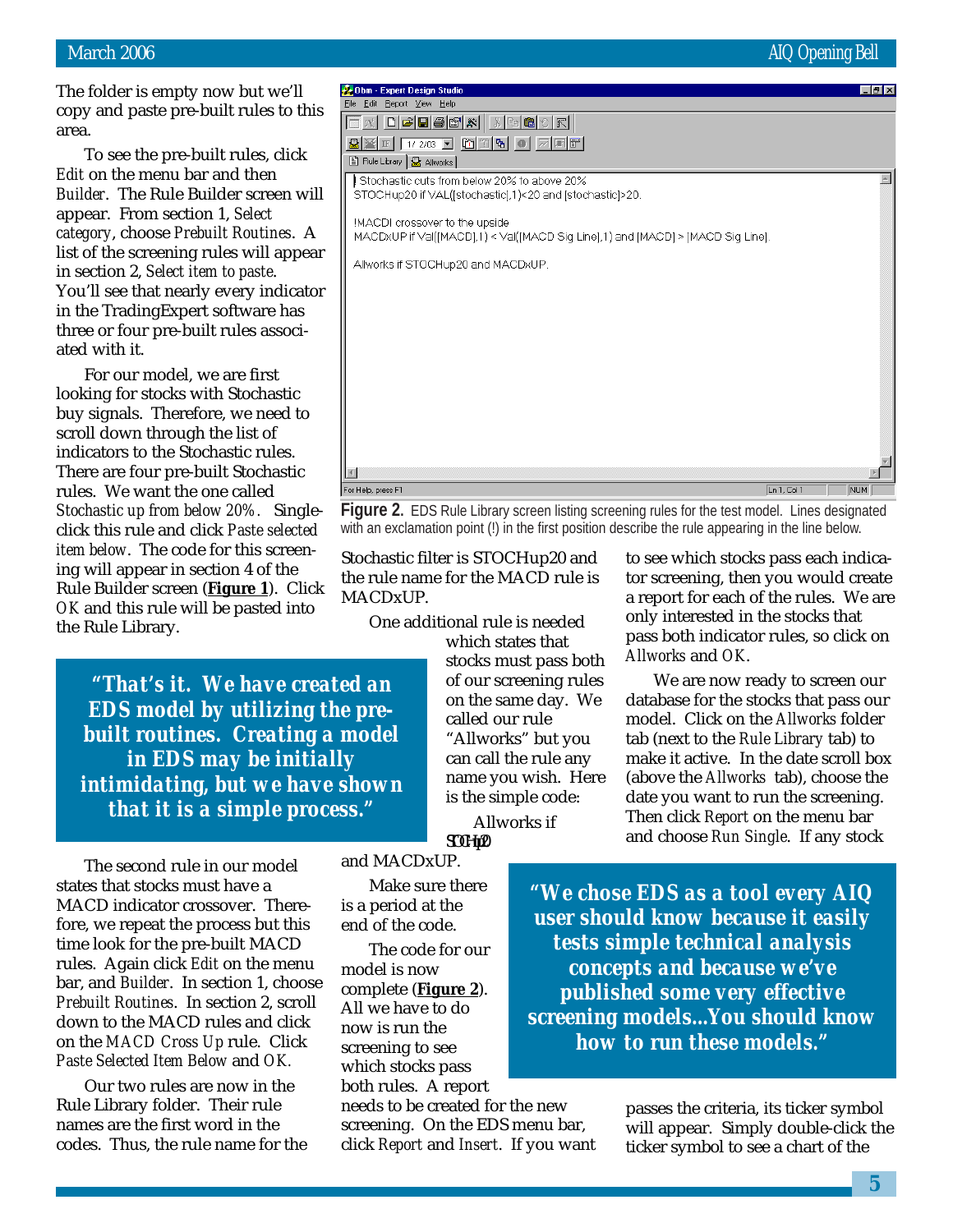stock. That's it. We have created an EDS model by utilizing the pre-built routines.

Creating a model in EDS may be initially intimidating, but we have shown that it is a simple process. The bonus of creating a model in EDS is that the model can be back tested.

To run a back test, select the *Allworks* folder. From the menu bar, click *Report* and then *New Backtest*. TradingExpert uses the rule name as the name of the back test. Click *Next*. On the *Entry* page, select *Buy Long* and click *Next.* On the *Range* page, enter the time period for your back test and click *Next*.

On the next screen, *Pricing*, accept that trades are made using the next day's opening price. Click *Next*. On the *Exit* screen, choose the sell strategy. A useful exercise is to see how results change when a model is run using different sell strategies. Click *Finish*. The parameters of the back test are now complete. To run the test, click *Test* on the menu bar and choose *Run*.

The result of our back test is found in **Figure 3**. The most important statistic is the average profit/ loss per trade compared to the average profit/loss for the S&P 500. In our test, the average trade gained 1.58% compared to an S&P 500 gain of 1.04%. If the average equity trade

| Untitled - Expert Design Studio                                                                                                                                   |                           |                                       |                                                   |                  |
|-------------------------------------------------------------------------------------------------------------------------------------------------------------------|---------------------------|---------------------------------------|---------------------------------------------------|------------------|
| File Test View Help                                                                                                                                               |                           |                                       |                                                   |                  |
| $\Box$ e H $\oplus$ T X<br>$\Box  A $<br>Summary<br>Positions                                                                                                     |                           |                                       |                                                   |                  |
| allworks6                                                                                                                                                         |                           | Winners                               | Losers                                            | Neutral          |
| Number of trades in test:                                                                                                                                         | 12697                     | ==========<br>8596                    | ==========<br>4072                                | ==========<br>29 |
| Average periods per trade:                                                                                                                                        | 38.84                     | 40.35                                 | 35.79                                             | 20.03            |
| Maximum Profit/Loss:<br>Average Drawdown:<br>Average Profit/Loss:<br>Average SPX Profit/Loss:                                                                     | (5.56)%<br>1.58%<br>1.04% | 1636.91%<br>(2.74)%<br>7.63%<br>1.75% | $(99.78)\%$<br>$(11.54)\%$<br>(11.18)%<br>(0.45)% |                  |
| Probability:<br>Average Annual ROI:<br>Annual SPX (Buy & Hold):                                                                                                   | 14.82%<br>5.61%           | 67.70%<br>68.98%                      | 32.07%<br>$(114.06)\%$                            |                  |
| Reward/Risk Ratio:                                                                                                                                                | 1.44                      |                                       |                                                   |                  |
| Start test date:<br>End test date:                                                                                                                                | 02/17/04<br>02/17/06      |                                       |                                                   |                  |
| Includes Open Positions (1)<br>Pricing Summary<br>Entry price: [Open]<br>Exit price: [Open]<br><b>Exit Summary</b><br>Cap. Prot. 90%<br>Profit Prot. 80% above 5% |                           |                                       |                                                   |                  |
| For Help, press F1                                                                                                                                                |                           |                                       |                                                   | <b>NUM</b>       |

**Figure 3.** EDS back test screen showing test results for example Model. Test covers 02/17/04 to 02/17/06 time period and indicates a 14.82% avg. annual ROI.

has a lower return than the average S&P 500 trade, then the system has no value.

Some people want to create their own models but most people don't. We chose EDS as a tool every AIQ user should know because it easily tests simple technical analysis

concepts and because we've published and will continue to publish some very effective screening models (see the August 2005 *Opening Bell*). You should know how to run these models.

### **STOCK DATA MAINTENANCE**

### **The following table shows stock splits and other changes:**

| <b>Stock</b>                      | Ticker |     | <b>Split</b> Approx. Date | <b>Stock</b>              |             |     | Ticker Split Approx. Date |
|-----------------------------------|--------|-----|---------------------------|---------------------------|-------------|-----|---------------------------|
| Qlogic Corp.                      | QLGC   | 2:1 | 03/03/06                  | Palm Inc.                 | PALM        | 2:1 | 03/15/06                  |
| <b>Phelps Dodge</b>               | PD.    | 2:1 | 03/13/06                  | SJW Corp                  | <b>SIW</b>  | 2:1 | 03/17/06                  |
| <b>Atlas America</b>              | ATLS   | 3:2 | 03/13/06                  | Websence Inc.             | <b>WBSN</b> | 2:1 | 03/20/06                  |
| Building Materials Hldg. BMHC 2:1 |        |     | 03/15/06                  | Quality Systems Inc. QSII |             | 2:1 | 03/27/06                  |

### **Trading Suspended:**

Liberty Corp. (LC)

### **Name Changes:**

American Healthways (AMHC) to Healthways Inc. (HWAY),

Certegy Inc. (CEY) to Fidelity National Info. Services (FIS), Computer Associates (CA) to CA Inc. (CA), Enterra Energy (EENC) to Enterra Energy Trust (ENT), Octel Corp (OTL) to Innospec Inc. (IOP) Offshore Logistics (OLG) to Bristow Group (BRS)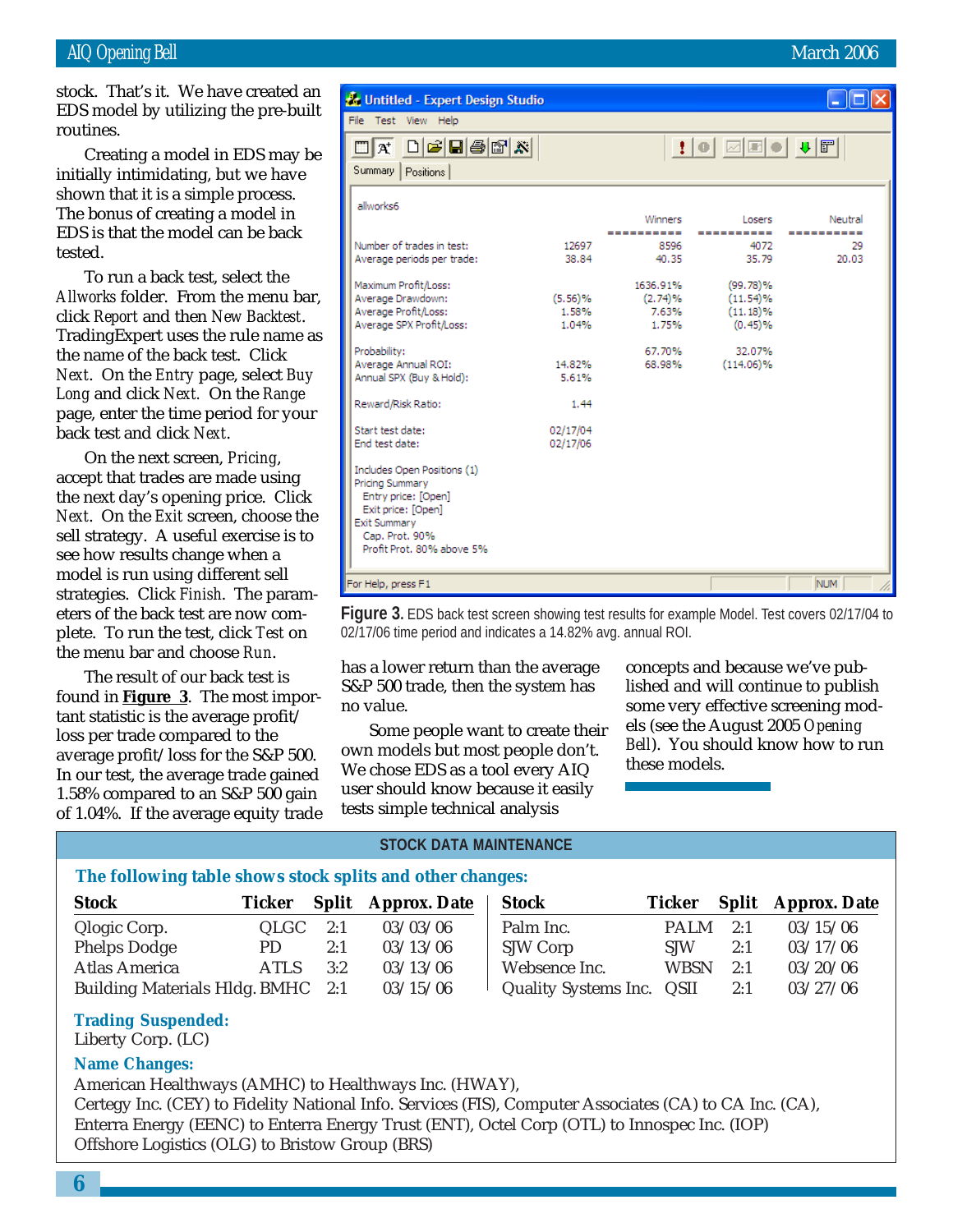# **Vomund is Again Ranked One of Top 10 Market Timers**

IQ Analyst David Vomund's advisory newsletter **V**<br>
David<br>
Vomund's<br>
advisory<br>
newsletter<br>
VIS Alert is ranked as one

of the 10 best market timing newsletters in the nation by *Timer Digest* (www.timerdigest.com), an independent tracking service of newsletter market timing performance. Vomund uses unique tools found in AIQ's TradingExpert Pro to achieve this high ranking.

In addition to his work as senior analyst for AIQ and his contributions to AIQ's *Opening Bell*, David is president of Vomund Investment Services and publisher of the *VIS Alert* advisory newsletter. His market timing performance in *VIS Alert* ranks as one of the 10 best for the 10-year time period ending December 31, 2005 and also ranks as one of the 10 best for the one-year period ending February 20, 2006. For those accomplishments, he is featured on the cover of their current issue.



Cover of current issue of Timer Digest magazine features AIQ's David Vomund

> Vomund relies exclusively on TradingExpert Pro for his market timing decisions. As the market has changed over the last 10 years, his market timing techniques have

# **MARKET REVIEW**



fter a strong January, most market averages were flat in February. That doesn't mean it was a quiet month. The a strong January,<br>
most market averages<br>
were flat in February.<br>
That doesn't mean it<br>
was a quiet month.<br>
Selling dominated at the start of the

month but that was short-lived and market averages rallied to their recent highs.

On a closing basis, the S&P 500 rallied almost exactly to its January high. The Nasdaq didn't quite hit its January highs. The one index that did make a new high was the Russell 2000.

Although the market was flat, some groups did well while others fell. Defense & Aerospace and Biotechnology were the best performers, gaining 6%.

On the downside, Energy and Precious Metals both fell about 8%. evolved. He currently relies heavily on the unconfirmed signal ratio (US) found on the Market Log report and also on the Nasdaq's RSMD SPX indicator, an indicator unique to AIQ's TradingExpert Pro.

While others have temporarily held the top timer slot, Vomund takes pride in the consistency of his results. He explains, "an AIQ user once told me that the key to investment success is to understand that you can be wrong, but you can't be wrong for a long period of time. I've been on the wrong side of the market plenty of occasions, but I don't stay there long."

> For a free trial to *VIS Alert* during the month of March, visit www.visalert.com.

## **S&P 500 Changes**

**Changes to the S&P 500 Index and Industry Groups:**

Harmon Int'l (HAR) replaces Siebel Systems (SEBL). HAR is added to the Housewares & Specialties (HOUSESPC) group.

VeriSign Inc. (VRSN) replaces Reebok In'tl (RBK). VRSN is added to the Internet Software & Services (NETSFTWR) group.

Barr Laboratories (BRL) replaces Scientific Atlanta (SFA). BRL is added to the Pharmaceuticals (PHARMAC) group.

**7**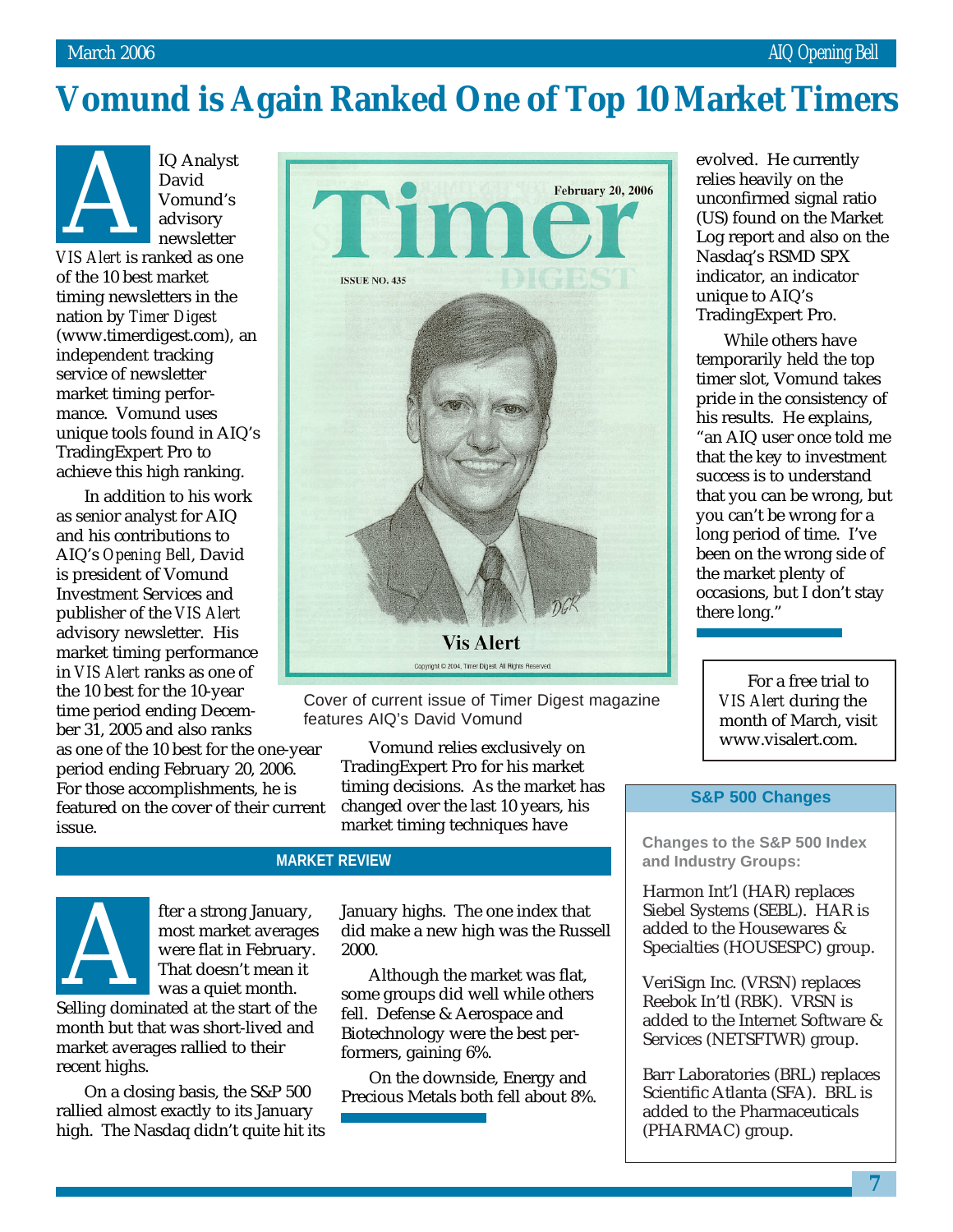# AIQ Seminars 2006

One Day Seminars Across the Country with David Vomund and Steve Palmquist





# **Here's what previous attendees had to say**

*"Palmquist was great! A nice combination of good systems and good methodology clearly presented in an engaging manner"*

*"David Vomund. Very knowledgeable, very good speaker, extremely practical advice-a great asset to AIQ!!"*



| <b>San Diego</b>  | 4/20/2006 |
|-------------------|-----------|
| <b>Tampa</b>      | 3/25/2006 |
| <b>Manchester</b> | 4/22/2006 |
| <b>Denver</b>     | 6/17/2006 |



# **AIQ's One Day Seminar Agenda Offers Top Class Education at a Great Price**

# **Short Term Trading Techniques for Trading Both Long and Short Positions** *by Steve Palmquist*

In this session Steve will be sharing one of his favorite short term trading techniques for trading both Long and Short positions. This is not a theoretical approach, but one Steve uses every day with his own money. He will discuss the specific system, show how it was developed and tested, and provide tips and techniques for using it based on his nearly 20 years of market experience.

# **Market Truths** *by David Vomund*

David Vomund will reveal important market truths that he has learned from actively studying and trading the market for nearly 20 years. These are the truths that experienced investors learn over time. New investors learn these truths the hard way – by losing money. Topics include market behavior, position sizing, and trading psychology.

# **Market Adaptive Trading** *by Steve Palmquist*

Steve has developed a Market Adaptive Trading Technique that he uses to determine when to trade specific systems and when to stand aside. Successfully analyzing current market conditions is one of the keys to trading success. Learn when to focus on Longs, when to trade Shorts, and when to stay in cash. Just trading a single system all the time without a careful analysis of the market conditions can give you a lot of practice at taking draw downs. Learn from Steve's experience and take your trading to the next level.

# **Getting Started Right With AIQ** *by David Vomund*

David Vomund will cover the features within TradingExpert that every AIQ user should know. Basic features such as charting, report generation, and exploring will be discussed. Advanced features such as industry group creation and the use of Expert Design Studio will also be covered.

# **Sign up now 1-800-332-2999 x115**